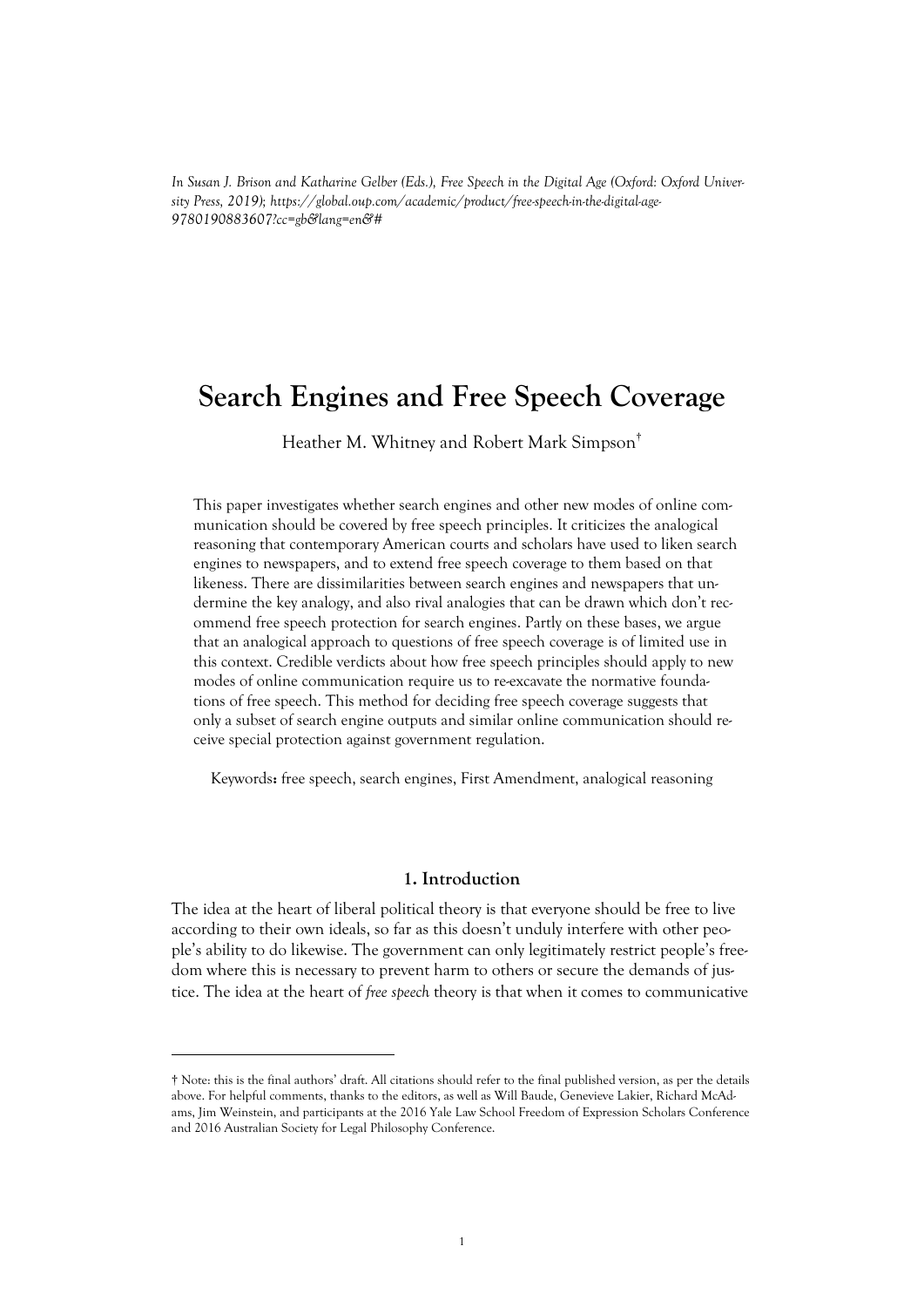acts, a commitment to individual freedom isn't enough, and must be bolstered by extra protections that make harmful speech less liable to regulation than other similarly harmful conduct.

Because free speech principles assign extra protection to a specially nominated class of communicative acts, they need to come packaged with an account that specifies which communicative acts warrant this protection. Following Frederick Schauer (1982), we call this the question of free speech *coverage*. Policy outcomes in a system based on free speech principles aren't fully dictated by how we address questions of coverage. (This is because not all conduct that's covered by free speech principles will be immune to regulation, once all relevant factors are considered, including degrees of harm and government interest.) But questions of coverage are important all the same, because stricter standards must be met before acts that are covered by free speech principles can justifiably be regulated.

In this paper we ask whether new modes of online communication should be covered by free speech principles. We'll focus on the outputs of programs that synthesize, organize, and transmit third-party communication to users. Search engine results are the most familiar example of this. Another notable example is Facebook's Trending News section. Whether these things should be covered by free speech is an important problem. The US Supreme Court recently declared cyberspace "the most important place… for the exchange of views" and social media sites "the modern public square." <sup>1</sup> Major tech companies increasingly control our channels of communication and access to information. If search results and the like are specially protected against regulation, this makes it harder for governments and other actors to regulate that control for the sake of goals or ideals that are in the wider public interest. Beside these implications, our question is also a kind of test case for examining the methods employed in debates over free speech coverage. Part of our aim is to show certain limitations in addressing such debates using analogical reasoning.

In §2-3 we discuss the small body of US case law and related scholarship that deals with this issue. Most discussion in both contexts subscribes to an editorial analogy that likens search results to traditional editorial publications. We find this analogical reasoning tenuous at best. We argue that search engines are unlike traditional editorial publications in several important ways, and that there are other analogical frameworks that offer rival characterizations of the function of search engines, and which suggest different treatment. As for the more general methodological issues, we argue that although analogical inference is often seen as an essential element in common law legal reasoning, at best only certain *forms* of analogical inference are essential, and the form used by US courts and legal scholars in cases relating to search engines isn't one of them. Building on these critical points, in §§4-5 we argue that credible judgments about whether search engines and the like qualify as "speech" can only be grounded in an account of free speech's normative purposes. We focus on two normative theories of free speech – democratic participation, and Shiffrin's thinker-based approach – and explain why, under either theory, only a subset of search engine results and similar communication should be accorded free speech coverage.

<sup>1</sup> Packingham v. North Carolina, 582 US \_\_\_ (2017),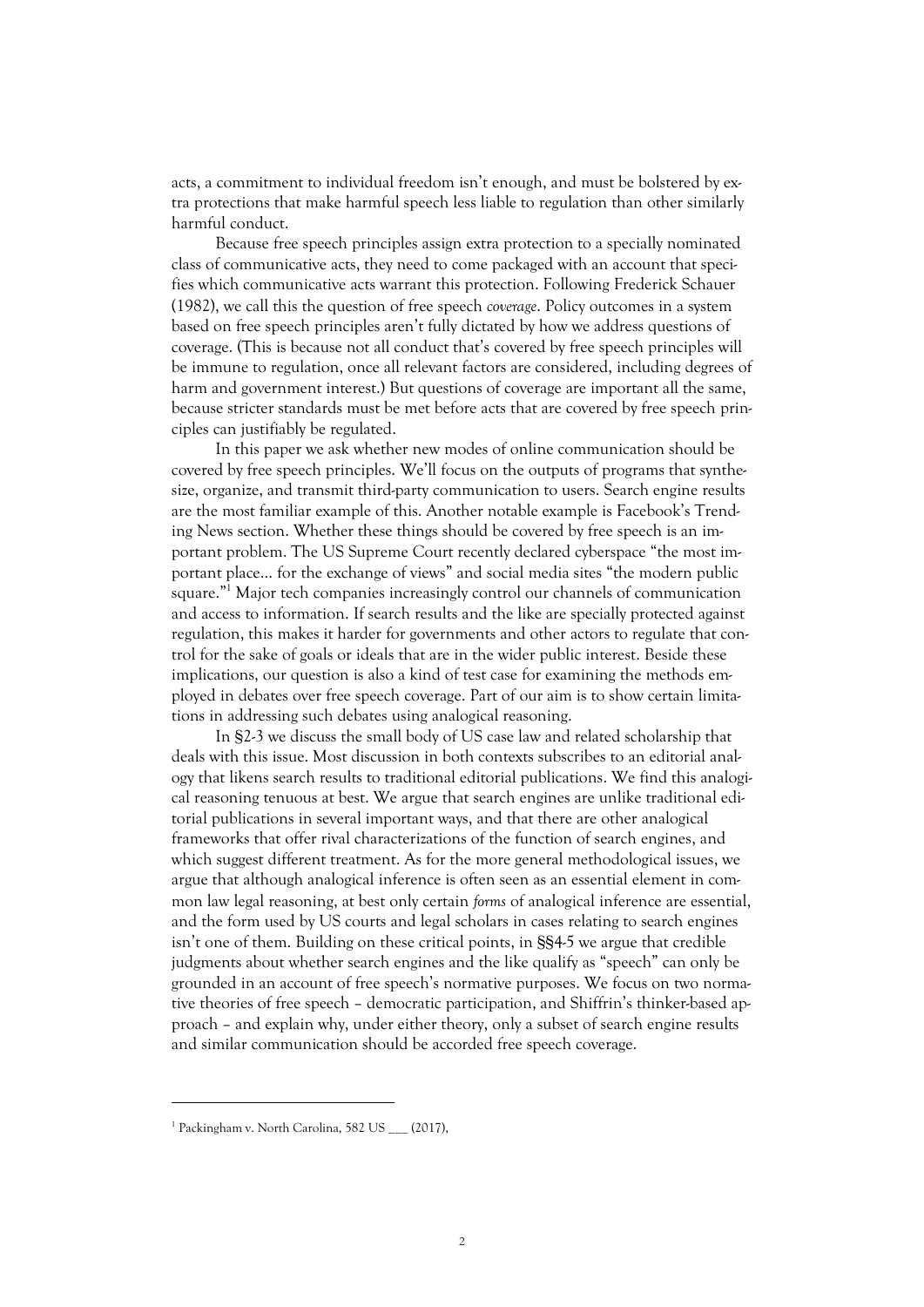# **2. Recent Cases**

Of the few US courts to address the question of whether search engine outputs qualify as "speech" for free speech purposes, *Zhang v. Baidu* offers the most thorough analysis.<sup>2</sup> The facts in *Zhang* are as follows. The plaintiffs, self-described as "promoters of democracy in China," alleged that Baidu.com (a Chinese search engine) intentionally delisted their pro-democracy websites at the behest of the Chinese government, and that this violated, *inter alia*, several of their rights.<sup>3</sup> In reply Baidu argued that its listings were protected speech, and the court agreed, finding that "First Amendment jurisprudence all but compels the conclusion that Plaintiff's suit must be dismissed." <sup>4</sup> The court saw the relevant precedent as *Miami Herald Publishing v. Tornillo*, in which a statute forcing newspapers to provide political candidates a right of reply to critical editorials was deemed unconstitutional, on free speech grounds. <sup>5</sup> The *Zhang* court also found *Hurley v. Irish-American Gay, Lesbian, and Bisexual Group of Boston* to be an extension of *Tornillo*, and equally applicable to Baidu.<sup>6</sup> In *Hurley* the Court held that it was a violation of people's free speech rights to legally compel the organizers of a parade to include parties promoting a message they disagreed with, because "a speaker has the autonomy to choose the content of his own message."<sup>7</sup> The *Zhang* court's application of *Tornillo* and *Hurley* followed directly from its analogical reasoning. The court saw the purpose of search engines as organizing information, which requires judgments about what information to include and how to present it, and it found that this was relevantly similar to a "newspaper editor's judgment of which… stories to run."<sup>8</sup>

The editorial analogy also won out in the case of *Eventures Worldwide v. Google* (Cushing 2017, Goldman 2016, Masnick 2016).<sup>9</sup> E-ventures is a search engine optimization (or SEO) firm. SEO firms seek to improve the visibility of client websites in organic (i.e. unpaid) search results, in order to increase the client's web traffic from search engines and enable them to sell advertising space at higher rates (DeMers 2016). SEO firms are engaged in an ongoing 'cat-and-mouse game' with search engine companies like Google, because as the firms devise new tactics to improve their client's visibility, Google and co. try to prevent these firms from (as they see it) gaming the system for unpaid rankings. When SEO firms get the upper hand advertisers are more likely to spend their advertising budget with SEO firms, instead of paying Google for paid placement in search results (Tsotsis 2011). In *E-ventures* specifically,

<sup>2</sup> Zhang v. Baidu, 10 F.Supp.3d 433 (S.D.N.Y. 2014).

<sup>3</sup> Id. at 435.

<sup>4</sup> Id. at 436.

<sup>5</sup> Id. (citing Miami Herald Publishing Co. v. Tornillo, 418 US 241 (1974)).

<sup>6</sup> Zhang v. Baidu, 10 F.Supp.3d at 437 (citing Hurley v. Irish American Gay, Lesbian, and Bisexual Group of Boston, 515 US 557 (1995)).

<sup>7</sup> Hurley v. Irish American Gay, Lesbian, and Bisexual Group of Boston, 515 US 557, 558 (1995).

<sup>8</sup> Zhang v. Baidu 10 F.Supp.3d at 438.

<sup>&</sup>lt;sup>9</sup> Eventures Worldwide v. Google, Inc., 2:14-cv-00646-PAM-CM at 3, 8 (M.D. Fla. Feb. 8, 2017).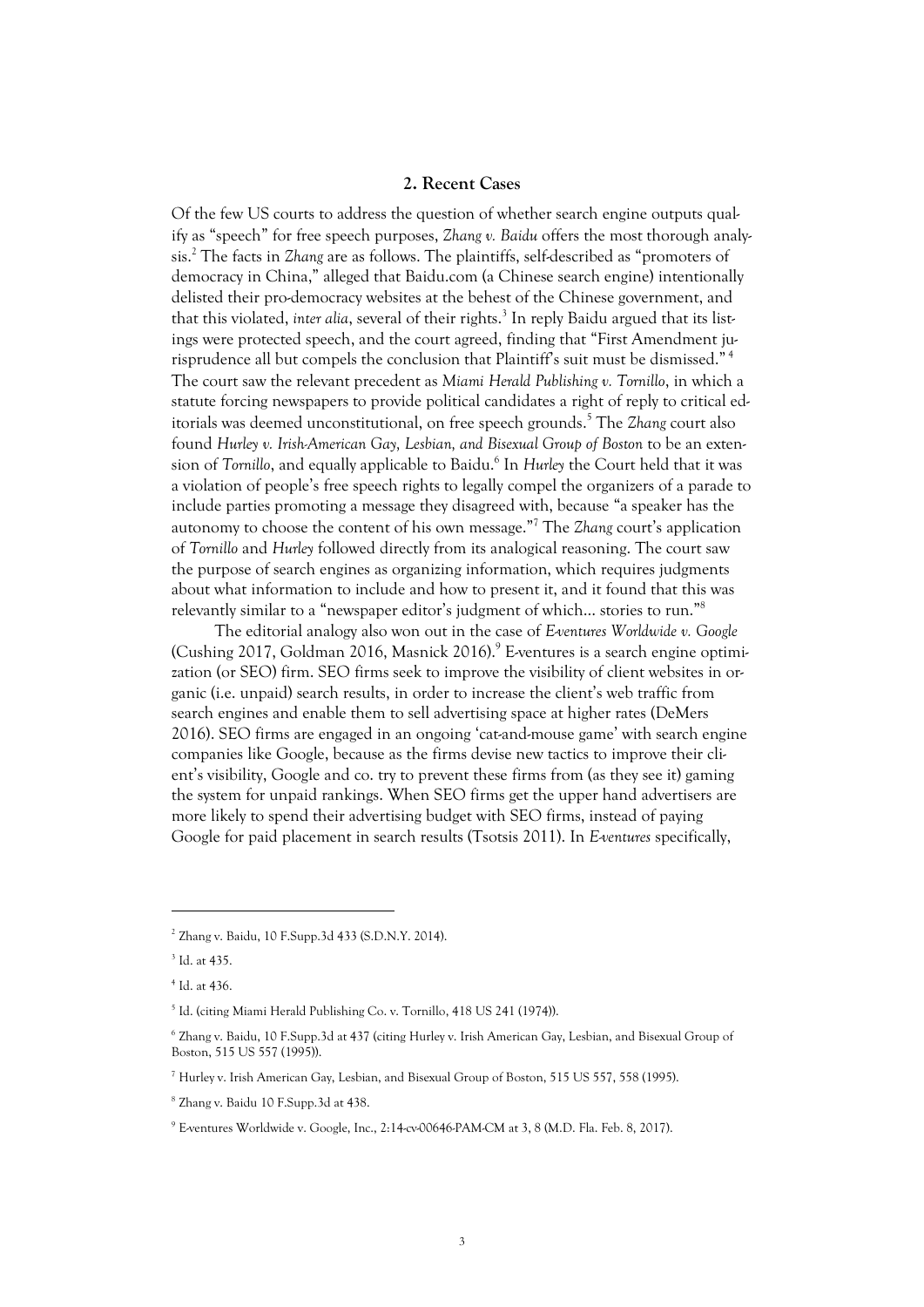Google had manually geared their search results in order to de-list 231 websites belonging to E-ventures's clients.<sup>10</sup> After reaching out to Google through a number of channels in the hope of getting these sites re-listed, E-ventures filed suit, at which point Google re-listed the sites. In its suit E-ventures alleged that Google's statements about its search results – for instance: "Google search results are a reflection of the content publically available on the web"; and "It is Google's policy not to censor search results" – were false and deceptive.<sup>11</sup> It also alleged that Google's delisting of its clients' sites constituted unfair competition under the Lanham Act, tortious interference with business relations, and violations of Florida's Deceptive and Unfair Trade Practices Act. Google responded by asserting, *inter alia*, that E-ventures's claims were overridden by the First Amendment, and that its search results were its editorial judgments and protected opinions.

In originally denying in part Google's Motion to Dismiss, the district court said it had "little quarrel with the cases cited by Google for the proposition that search engine outputs are protected by the First Amendment."<sup>12</sup> The court accepted the editorial analogy in general, but found that "while publishers are entitled to discretion for editorial judgment decisions" in this case the allegation was that such decisions were not the result of editorial judgments but anticompetitive motives.<sup>13</sup> Additionally, the court noted that facts published maliciously with knowledge of their falsity or serious doubt about their truth can overcome editorial judgment protection. Given these reasons, the court denied in part Google's Motion to Dismiss. However, at Summary Judgment Google's First Amendment arguments proved decisive. There the court cited *Baidu* for the proposition that search results are protected speech under the First Amendment.<sup>14</sup> Then, citing *Tornillo*, it found that a "search engine is akin to a publisher, whose judgments about what to publish and what not to publish are absolutely protected by the First Amendment." <sup>15</sup> Free speech overrides Eventures' claims, the court said, because Google's determination of its rankings, and of which sites violated its guidelines and were subject to removal, were "*the same as* decisions by a newspaper editor regarding… which article belongs on the front page, and which article is unworthy of publication." <sup>16</sup> In short, the court said that free speech rights should protect such decisions "whether they are fair or unfair, or motivated by profit or altruism."<sup>17</sup>

<sup>&</sup>lt;sup>10</sup> "De-listing" means the sites were removed from Google's search results such that no subsequent search query would bring up an E-ventures site.

<sup>&</sup>lt;sup>11</sup> Complaint, E-ventures Worldwide v. Google, Inc., 2:14-cv-00646-JES-CM (M.D. Fla. Nov. 4, 2014).

<sup>&</sup>lt;sup>12</sup> Eventures Worldwide v. Google, Case No. 2:14-cv-646-FtM-29CM, 2016 WL 2758889 at 15 (M.D. Fla. May 12, 2016)

 $^{13}$  Id. at 16.  $\,$ 

<sup>&</sup>lt;sup>14</sup> E-ventures Worldwide v. Google, Inc., 2:14-cv-00646-PAM-CM at 8-9 (M.D. Fla. Feb. 8, 2017).

<sup>&</sup>lt;sup>15</sup> Id. at 8.

<sup>&</sup>lt;sup>16</sup> Id. at 9 (our emphasis).

<sup>17</sup> Id.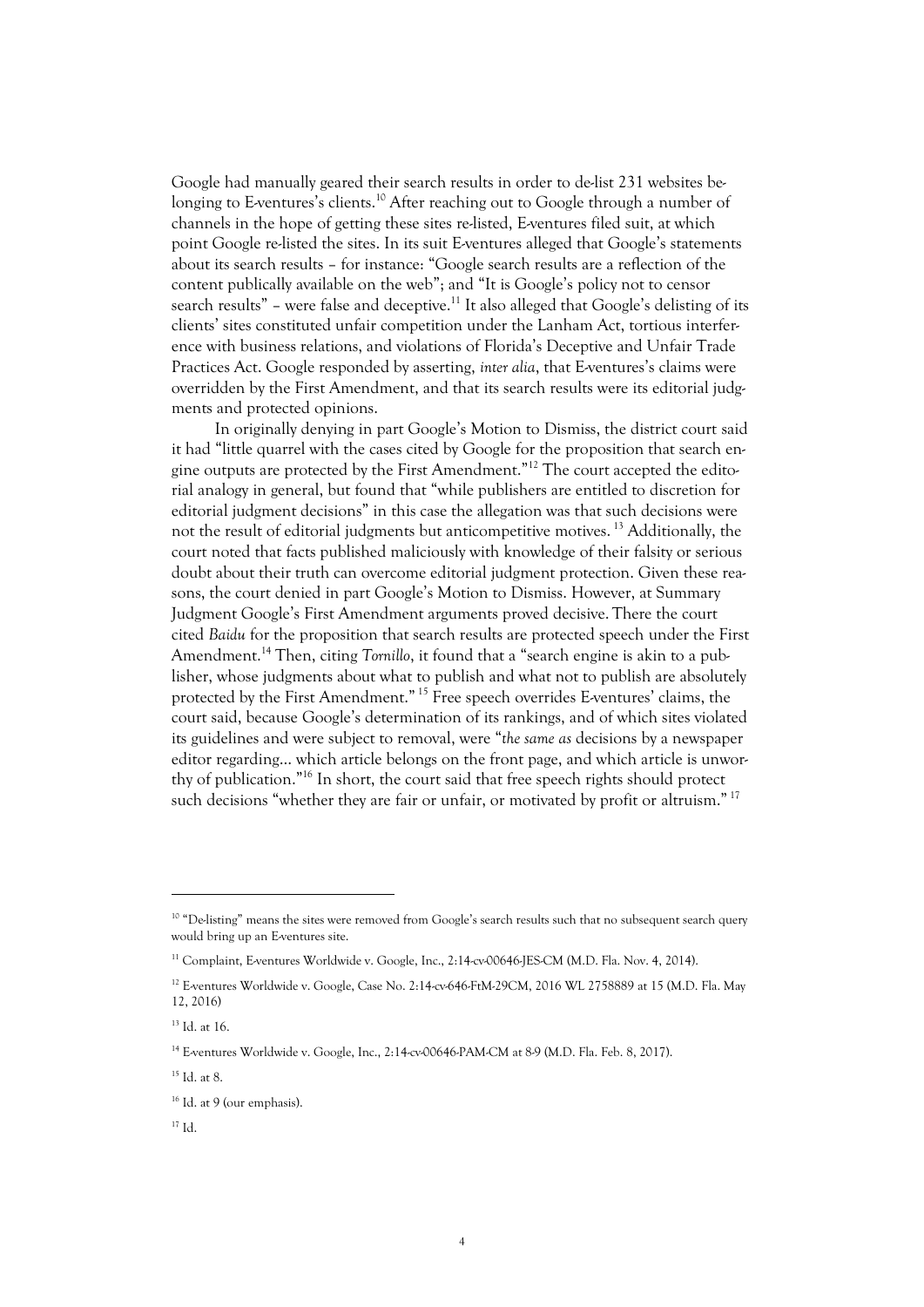The image of the search engine company as editor, with its publication and delisting choices (for paid and organic results alike) viewed as subjective editorial opinion, has been successfully invoked in several other cases as well, <sup>18</sup> and thus a clear trend has emerged in US legal practice around this issue. Courts treat search engine results and advertisements like editorial judgments and extend free speech coverage to them accordingly.

That said, there are reasons to doubt that these rulings are settled constitutional doctrine. First, the Supreme Court has yet to weigh in on the matter. Second, plaintiffs in these cases were modestly resourced compared to the companies they were opposing (some plaintiffs proceeded *pro se*). Consequently, the courts were under little pressure to interrogate the cursory analogical rationales that favored the defendants. There may be conflicts involving better-resourced plaintiffs in the future. Indeed, one case like this is already brewing. Yelp and TripAdvisor have argued that Google deliberately diverts users searching for their sites to Google-owned alternatives.Google has said that some such results are due to software bugs, but its competitors have rejected this and lobbied in support of European antitrust investigations against Google (Bergen 2015, Kanter and Scott 2015, European Commission 2015). Given this, it's possible that a major lawsuit in the US – and with it, a vigorous battle over First Amendment coverage – may yet materialize.

## **3. The Limits of Analogical Reasoning**

In this section we explain why the analogical reasoning that has guided these cases doesn't offer adequate support for the view that search engine outputs should in fact receive free speech coverage. There are shortcomings with these analogies on their own terms, rival analogical frameworks, and deeper limitations in the use of this form of analogical reasoning.

## *3.1 Internal Weaknesses of the Editorial Analogy*

The strongest defence of the editorial analogy invoked in the above cases comes in a white paper commissioned by Google on search engines and free speech, authored by Volokh and Falk (2012). In that paper the authors argue that companies like Google are "analogous to newspapers and book publishers," since they "convey a wide range of information" (Ibid: 27). More specifically, they say editorial publications and search results are alike since they both involve choices about "how to rank and organize content," "what should be presented to users," and "what constitutes useful information" (Ibid: 11).

This is all correct as far as it goes, but it doesn't substantiate the claim that search engines are relevantly similar to editorial publications for purposes of free speech. Consider the layout of a retail outlet like Target. Target selects "content" to present to customers and organizes it to convey information, e.g. using store layouts to promote discounts. If *any* organization of content to convey information to users is

<sup>18</sup> E.g. S. Louis Martin v. Google, Case No. 14-539972 (N.D. Cal. Nov. 13, 2014), Langdon v. Google, 474 F.Supp.2d 622 (D. Del. 2007), Search King Inc. v. Google, 2003 WL 21464568 (W. D. Okla. 2003).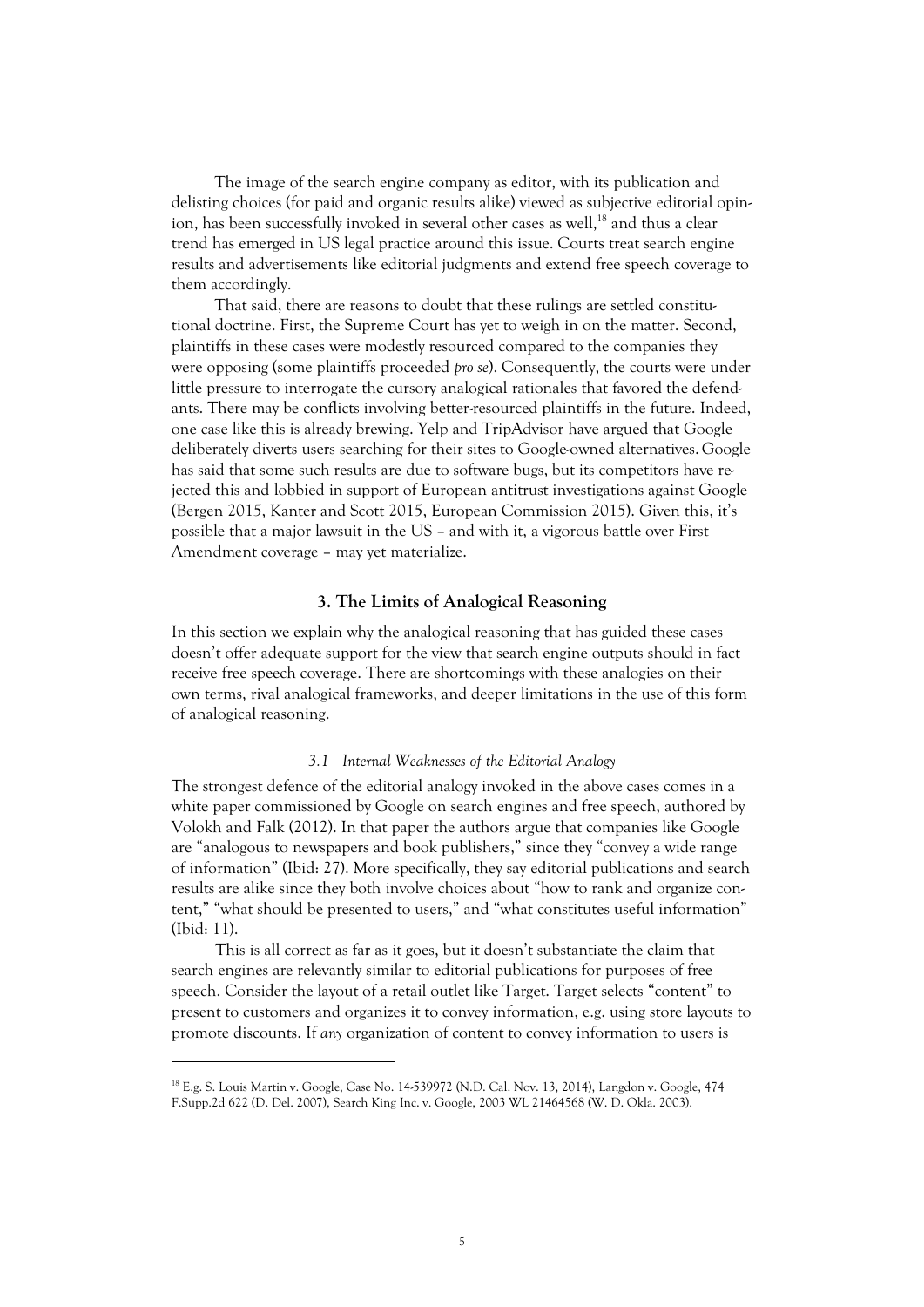deemed relevantly similar to editing, then store layouts would qualify, *ceteris paribus*, as speech. But this cannot be right. This way of thinking about the defining characteristics of "speech" transforms the idea that we need to institute additional protections for a special subset of communicative action, into something hopelessly broad. Volokh and Falk may say that the organization of content to convey information only counts as "speech" when it organizes things that are also *themselves* "speech". But this too is implausible. Whether a newspaper's article ranking the top restaurants in a city qualifies as "speech" doesn't hinge on whether the things being ranked (restaurants) are themselves "speech". Nor will it do to say that it's only in the search engine case that the organization of content conveys a message. Google's message in its search results is that these websites are useful or relevant. But Target's store layout conveys a similar message about its products. In short, organizing things to convey information or judgments of usefulness isn't a function that's distinctive to newspapers and search engines.

Convincing analogies aren't just based on relevant similarities, they're also based on the absence of relevant *dissimilarities*, so we need to consider how search engines and editorial publications are dissimilar. One difference that has figured prominently in the literature to date is the involvement of algorithms. While editorial publications reflect the conscious choices of specific individuals, search engines use algorithmic processing to index a massive, ever-increasing volume of material, and the staff responsible for them often cannot know what their outputs will be. In Oren Bracha and Frank Pasquale's (2008) terms, search engines produce *functional* rather than *dialogical* expression, and thus they're essentially unlike editorial publishing. Against these claims, Volokh and Falk maintain that search engines do in fact incorporate people's judgments, namely, the judgments of staff members who determine how their underlying algorithms will function (2012). Both sides are partially right on this point. Bracha and Pasquale are wrong to suggest that algorithmically-encoded judgments are *necessarily* functional and not dialogical. At least some dialogical expression can be conveyed via the use of algorithms (Benjamin 2011). And this undermines the claim that algorithmically-mediated speech *necessarily* lacks the dialogical nature that would make free speech coverage apt. But this is consistent with the plausible view, contra Volokh and Falk, that much algorithmically-mediated communication, including most search results, isn't dialogical, and thus differs from editorial communication.

There are other points of dissimilarity too. Newspapers generally avow their editorial content. By contrast, search engine companies sometimes explicitly disavow the content of their results. Benjamin (2013) describes a case where Google's top result for the term "Jew" was an anti-Semitic site called Jew Watch. When anti-Semitism groups pressured Google to delist the site, Google instead posted a note stating that their results rely on "algorithms using thousands of factors to calculate a page's relevance to a given query" and that they don't reflect "the beliefs and preferences of those who work at Google" (Ibid: 1469). Google thus suggested that it is a mere conduit for others parties' content. Newspapers generally take the opposite stance. In *Tornillo*, the newspaper was so intimately tied to the content it published that a mere right of reply was thought to compel the *newspaper* to speak.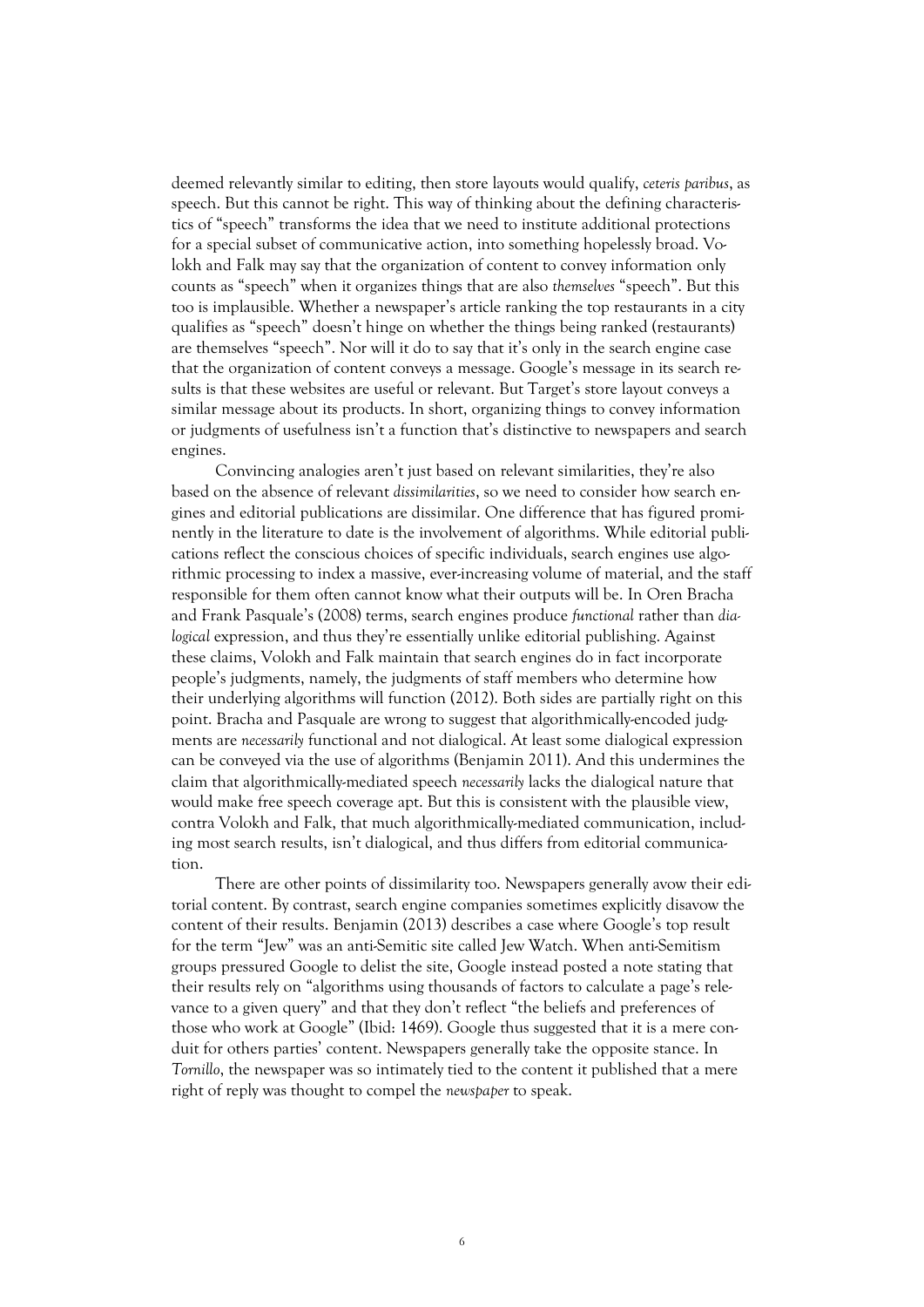The recent controversy around Facebook's Trending News section (see Nunez 2016, GOP 2016, Oremus 2016, Hunt 2016) sheds further light on the ways companies tactically disavow authorship of the outputs of programs that synthesize and transmit third-party content to users. While this controversy was partly driven by partisan politics, it was also a reaction to the duplicity of Facebook's self-presentation. Facebook styled itself as a neutral conduit of information. It sought to "foster the illusion of a bias-free news ranking process," and it obscured its workers' involvement in curating Trending News content because otherwise it risked "losing its image as a non-partisan player in the media industry", as opposed to an "inherently flawed curator" (Nunez 2016).As with search engine results, this was a context in which the tech company synthesizing and transmitting third-party content was trying to have it both ways: posing as a neutral conduit where taking ownership for the outputs of its programs would be costly, but simultaneously seeking the special legal privileges of editorial speech.<sup>19</sup> Whatever may be said in defense of this balancing act, the crucial point for our purposes is that this is generally not what editorial publications do, nor how they are perceived by their uses. Whereas users generally believe that search engines "provide *open conduits* to others' content" (Zittrain 2014), and whereas as users typically don't "associate website content with the search engine that guided the user" (Bracha and Pasquale 2008: 1197), newspaper readers, by contrast, generally regard the newspaper's content as representative of the company's editorial point of view (Spayd 2016).

We should acknowledge that search engines outputs, like editorial publications, come in different forms. Some search engine results are ostensibly paid advertising, and of those that *aren't*, some are produced by algorithms alone, while others result from the manual gerrymandering of algorithmic outputs. The debate around search engines and free speech coverage should be sensitive to this variety (Ballanco 2013). But recognition of this variety doesn't undermine the critical points we're making about the adequacy of the editorial analogy. Rather, it undermines any across-theboard analogical reasoning that tries to extend free speech coverage to all search engines and the like, based on partial similarities between search engines and newspapers. This analogy is much less compelling than recent First Amendment case law would suggest. The observed similarities that it rests on are overly broad, and there are dissimilarities that the analogy doesn't accommodate.

<sup>&</sup>lt;sup>19</sup> In response to this one might argue that search engines and Facebook newsfeeds cannot ever be purely neutral conduits of content, that they cannot avoid embedding decisions about how to rank and organize content. That's right, but it doesn't follow that free speech protections are warranted for any method a company might use to rank and organize content. Google supports network neutrality rules which prevent internet service providers (ISPs) from blocking or prioritizing content (Brodkin 2015, Benjamin 2011). Google thus endorses regulations that compel other companies to act like the sort of impartial conduits that it and Facebook present themselves as (McKinnon and Kendall 2016). This indicates that, by these companies' own lights, a commitment to free speech is compatible in principle with regulatory controls on companies that purport to supply users with neutral or open access to third-party sources of information and communication. See United States Telecom Ass'n v. Federal Communications Commission, 825 F.3d 674 (D.C. Cir. 2016).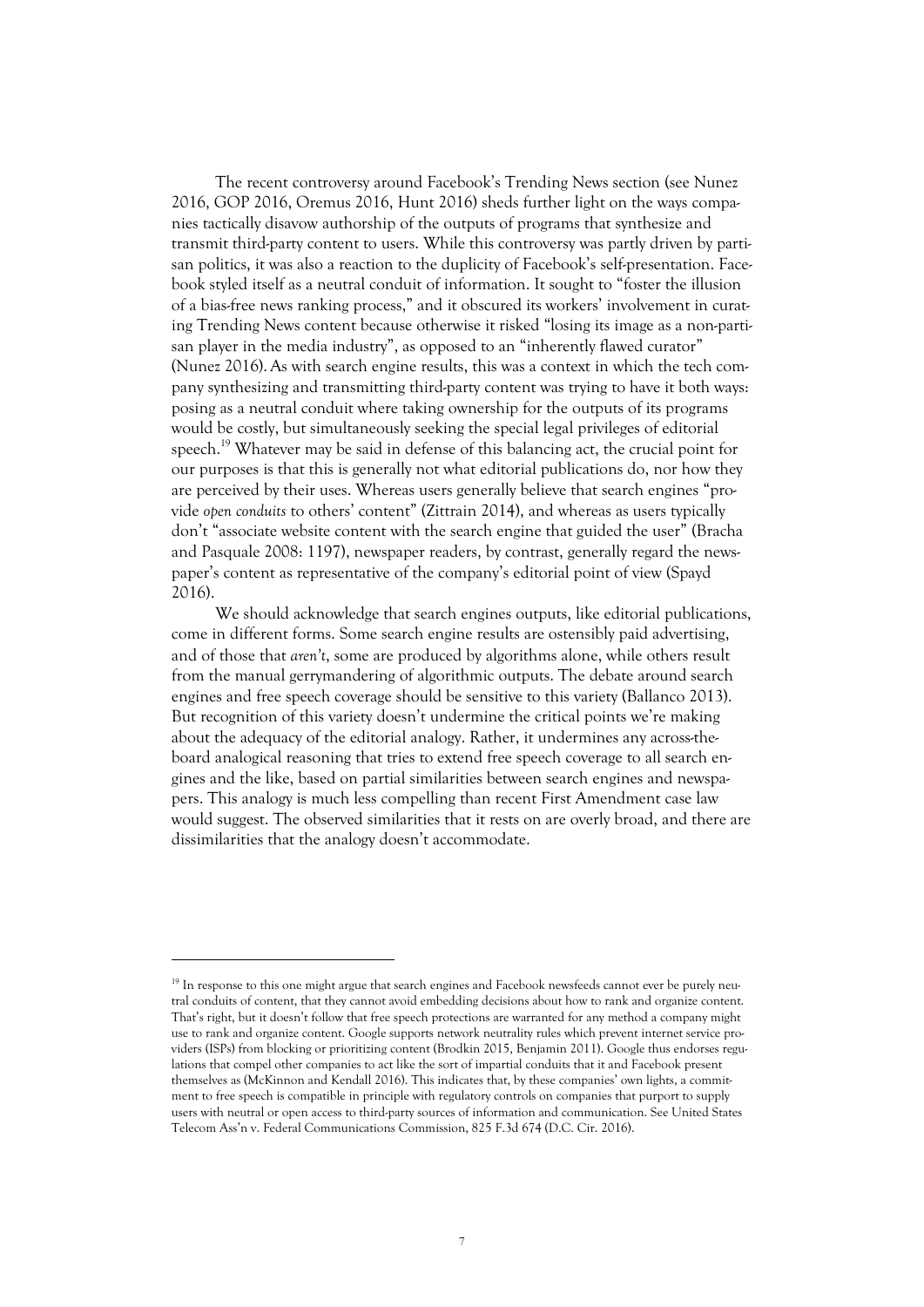## *3.2 Alternative Analogies*

Further to these problems, we can also offer rival analogies that favor the view that search engines *shouldn't* receive free speech coverage. We'll discuss two such analogies, focusing on search engines and likening them to (i) shopping malls and (ii) fiduciaries.

In *Pruneyard Shopping Center v. Robins*, the appellees, a group of high school students, set up a stand gathering signatures for a petition in a privately-owned shopping center.<sup>20</sup> Security guards forced the students to leave, and the students sued, claiming their right to solicit signatures on the premises under the California Constitution. The California Supreme Court ruled in their favor, but the center appealed, claiming a violation under the Federal Constitution of their speech rights, and – like the companies in §2 – cited *Tornillo* to argue that they were being compelled to endorse a message they rejected. <sup>21</sup> The court rejected this argument, finding that the center *wasn't* compelled to endorse any message, and was free to dissociate itself from the appellees' views. The court also offered an account of the reasoning behind *Tornillo*. The state can't force newspapers to publish right of reply articles as this would deter editors "from publishing controversial political statements," and thus limit the "vigor" and "variety" of public debate.<sup>22</sup> That combination of factors didn't obtain in the case of Pruneyard, and so the court rule that appellants' First Amendment rights were not infringed by a state-protected right of expression and petition on their property.

There is an analogy that can be drawn between *Pruneyard* and Google's search engine results, which has at least some *prima facie* appeal. Google, like the center, is not literally a newspaper. Google's homepage, like the shopping center, is accessible to the general public. Google, like the center, can and does publicly dissociate itself from views expressed by people who, so to speak, set up a table on their sites. And like in *Pruneyard*, preventing Google from ejecting (i.e. de-listing) speakers won't do anything to limit the vigor or variety of public debate. If we liken search engines to the center in *Pruneyard*, a prohibition on delisting speakers and content doesn't look a First Amendment problem after all.

An alternative analogical approach conceives of major tech companies as information fiduciaries (Balkin 2016, Grimmelmann 2014). This is similar to how the court reasoned in imposing the Fairness Doctrine in *Red Lion v. Federal Communications Commission*, <sup>23</sup> and it also accords with the Court's recognition in *Packingham* of cyberspace as "the most important place" for the exchange of views. The law routinely regulates the speech of fiduciary actors like lawyers or doctors, so there is ample case law to support the regulation of the online behavior of tech companies if the general thrust of the analogy holds.

Naturally, as with the editorial analogy, the analogization of search engine results to shopping malls, or of search companies to fiduciaries, requires us to assert the importance of the similarities that the analogies rest on, and to argue that there are no decisive countervailing dissimilarities. Others have discussed some limitations of these

<sup>20</sup> Pruneyard Shopping Center v. Robins, 447 US 74 (1980).

<sup>21</sup> Id. at 87-88.

<sup>22</sup> Id. at 88.

<sup>&</sup>lt;sup>23</sup> Red Lion v. Federal Communications Commission, 395 US 367 (1969).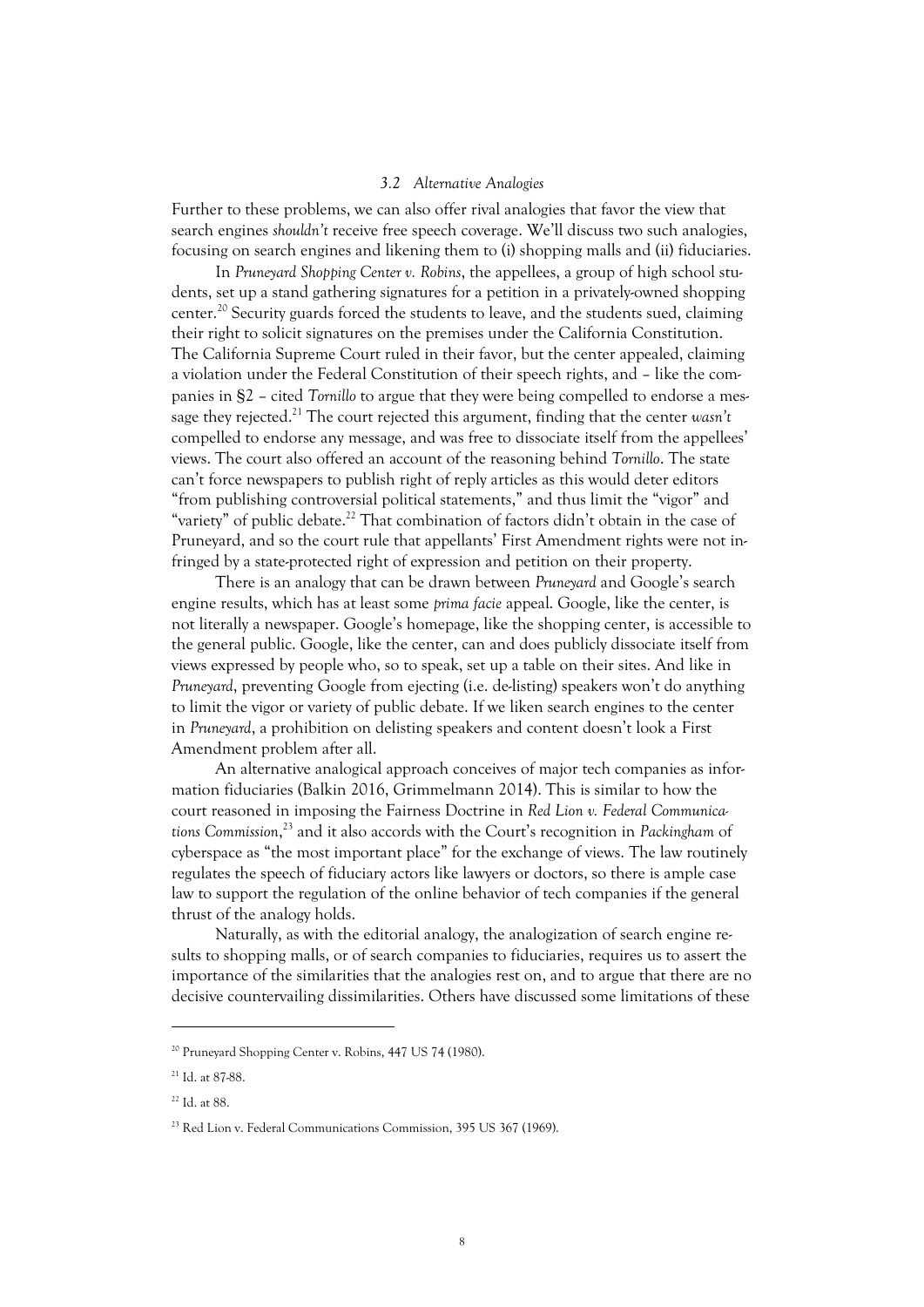rival analogies (Bambauer 2016). The crucial point for our purposes is simply that all three analogies have some *prima facie* purchase. When it comes to programs that organize, rank, and transmit third-party communication to users, some of what they do is similar, *in some respects*, to some of what publishers or editors do, some of what they do *is* similar, *in some respects*, to some fiduciary services, and some of their functions are similar, *in some respects*, to the function of general public spaces in shopping malls. The question that everything hinges on is: which similarities and dissimilarities are the ones that matter from the point of view of free speech principles? In the First Amendment context, to invoke compelled speech doctrine and cite *Tornillo* as the relevant precedent – simply based on the mere fact that both search engines and newspapers rank and organize content – is to beg this question, instead of properly addressing it. In asking which similarities and dissimilarities matter from the perspective of free speech principles, we are posing a question whose answer cannot but reside in normative considerations. Analogical methods that respond to questions of free speech coverage by noting similarities between different types of communication, but without examining these underlying normative concerns, are at best limited and at worst misleading.

#### *3.3 The Limits of Analogical Reasoning*

The utility of analogical reasoning in law is contested, with some finding it to be the "cornerstone of common law reasoning" and others seeing it as "mere window-dressing, without normative force" (Lamond 2014; see also, Sunstein 1992, Alexander 1996, Sherwin 1999, Posner 2008, Alexander and Sherwin 2008, Lamond 2014).Our view is that, while there are reasons to reject the use of analogical reasoning in particular contexts, it doesn't make sense to either endorse *or* reject analogical legal reasoning wholesale. In short, some forms of analogical reasoning are illuminating in some legal contexts, but the analogical reasoning used in debates about search engines free speech coverage isn't such a case.

Grant Lamond (2014) distinguishes three types of analogies in legal reasoning: Classificatory, Close, and Distant. Classificatory Analogies are based on similarities between the facts of the two cases and are used to help determine the legal characterizations of those facts. Close Analogies help to settle novel legal issues raised by a case where there is no directly applicable legal authority. Judges identify a related case and consider whether the rationale that underlies its resolution is applicable to the one before it. Lamond gives the example of *D v. NSPCC*, in which the plaintiff sought to force a private charity to disclose the identity of its informant. Settled law had it that *the police* couldn't be forced to disclose informants' identities, but no law spoke to compelling a private charity vested with statutory power to disclose its informants. The House of Lords saw a Close Analogy in the offing. It looked at the law governing compelled disclosure of police informants, and concluded that the reasons behind the non-disclosure immunity were equally applicable to charities. Close Analogies are thus tools that help courts uncover the reasons that should guide them when no directly applicable authority is available. The analogy as such does little work.

Lamond's third category is Distant Analogies, which differ from Close Analogies by matter of degree. Like Close Analogies, Distant Analogies are raised when there is no binding authority. The difference is how far afield courts must look to find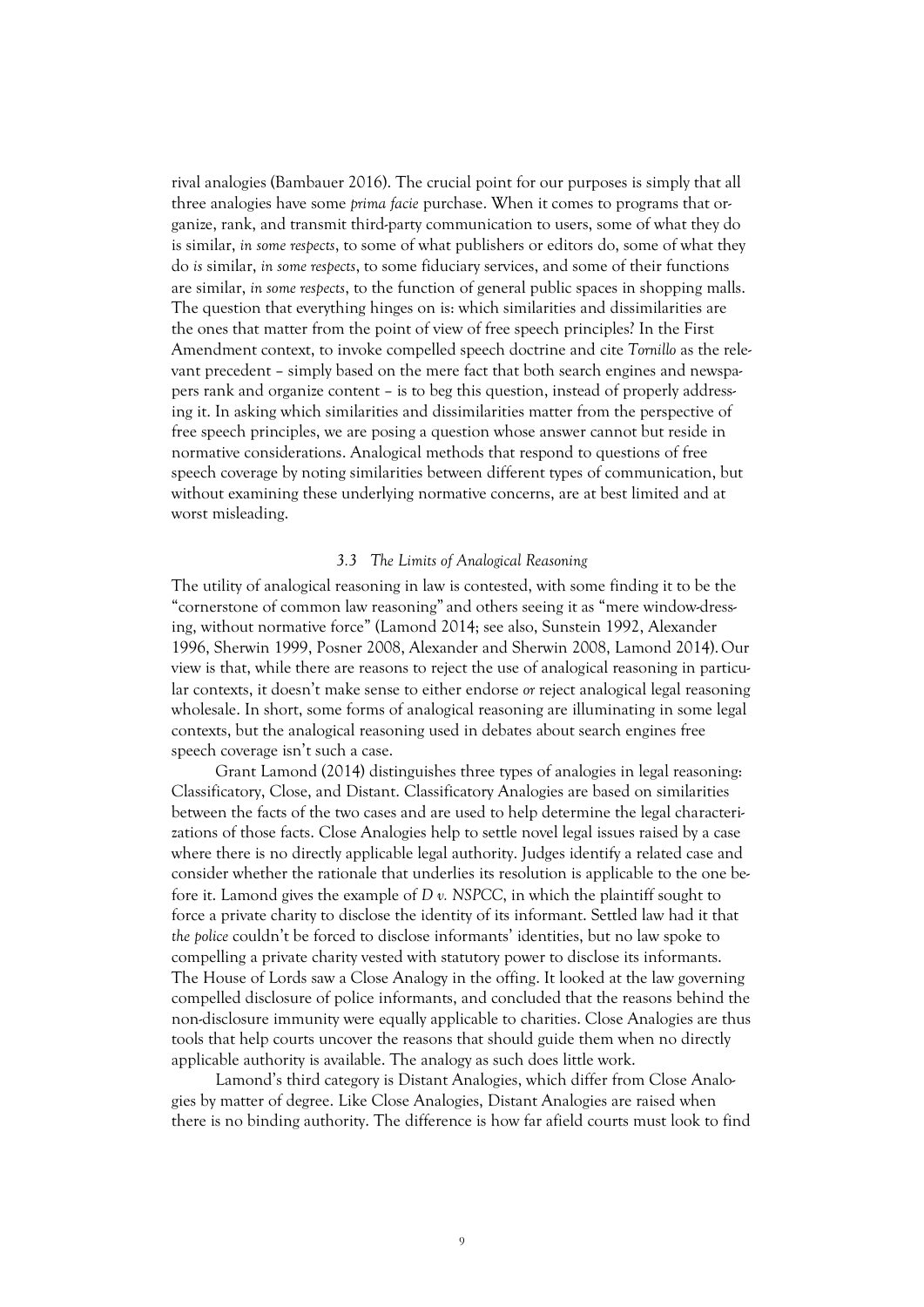helpful cases. Lamond gives the example of the development of oil and gas rights in the United States. The novel question courts faced was whether land owners had property rights to oil or gas reservoirs that lay underneath their land. Early American courts were "captured" by the law of capture analogy. But as Posner (2008) points out, courts in the grip of this analogy failed to see the relevant *dissimilarities* between the cases. The identification of the purportedly relevant-yet-distant case is also "haphazard," which increases the risk that a court will not have "all possible (and possibly conflicting) analogies before it" (Lamond 2014: 583).And partly as a consequence of this haphazardness, prior cases are more likely to be invoked without adequate consideration of the reasons that underpinned the original judgment.

With these three types of analogical reasoning distinguished, we are faced with our own classificatory puzzle: where to place the analogical reasoning used in the search engine cases. In light of the points already discussed, we believe this to be an instance of Distant analogical reasoning. Although there are *prima facie* similarities between search engines and traditional editorial publications, there are also *prima facie*  similarities between search engines and other kinds of entities, and this is the result of the fact that they are complex entities, which do not neatly correspond with any of our preexisting categories of communicative practice. Whether search engine results and similar forms of communication qualify as "speech" for the purposes of free speech principles is a genuinely novel and genuinely difficult question. To reiterate our earlier point, when analogical reasoning is brought in to try to address this question, everything then hinges on our judgments about which similarities really matter from the point of view of free speech. And this question forces us to reflect on the deeper aims or ideals that underpin free speech principles, and how those aims or ideals would be affected by expanding the scope of free speech to encompass search engines.

## **4. The Stakes of Coverage**

To see how different normative concerns are implicated in a debate over free speech coverage, we need to clarify what practical consequences hinge on the debate. And in the questions of coverage that we're examining here, this is (unsurprisingly) complicated. The types of communication that we're consider are relatively new and still evolving. Their functions now and their functions in the future may be different. But some insight is possible nonetheless. We approach the question of the stakes by considering some results that may ensue depending on whether free speech protections are extended to these entities.

Let's start by considering some implications for business practices. If search engines are covered by the First Amendment in the US it will be easier for them to bury their competitors' websites without fear of consumer protection or unfair competition lawsuits. Note that Google seeks free speech protection for its search results *for this very reason*. For instance, in its briefs in *KinderStart.com*, Google argued that "because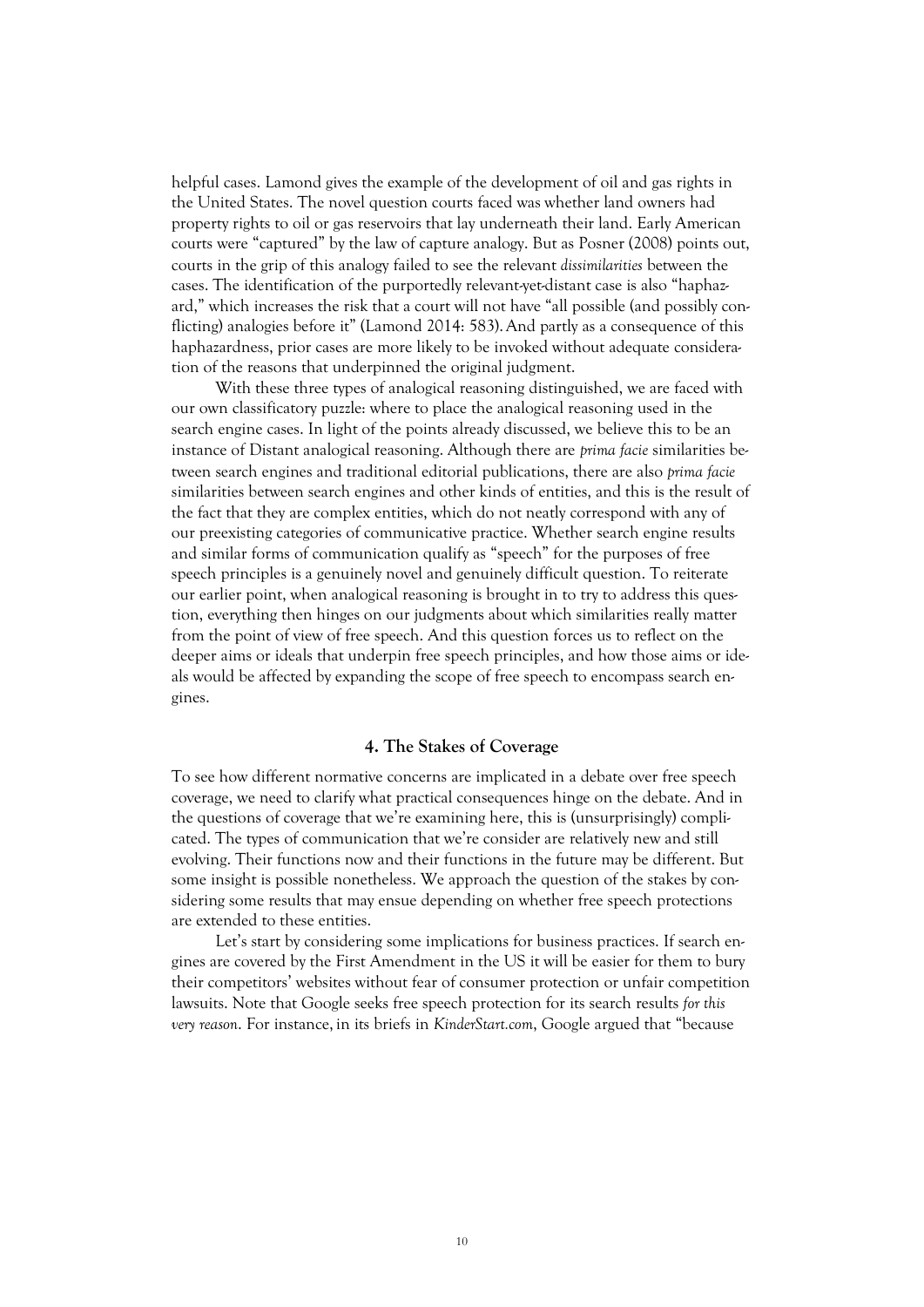the actions on which KinderStart premises liability are protected by the First Amendment, they certainly cannot be 'unfair' under the UCL [Unfair Competition Law]."<sup>24</sup> Google used similar arguments in *E-Ventures*. <sup>25</sup> Note also that the court's response in *E-Ventures* suggests that how questions of coverage are decided may not fully dictate how unfair competition law applies. The court found Google's results to be fully protected opinion, but it said Google could be liable for anticompetitive conduct nevertheless if its claims about *why* it delisted the plaintiff's site were found to be untrue. It's also notable that the California Attorney General's office has looked for ways to expose Google's search results around shopping to antitrust scrutiny, consistently with these results being covered by First Amendment doctrine (Gibson 2014). These developments indicate that free speech coverage wouldn't necessarily result in full immunity from regulation or liability in this space. However, it's compatible with all this to recognize that the characterization of search engines and the like as protected speech, all things considered, would be a significant strategic victory for these companies.

Complex political implications might also hinge on how questions of coverage are resolved. The most obvious concern is that failure to grant free speech coverage to search engines and the like will allow the state to use its regulatory powers to enact a repressive political agenda. Governments in many parts of the world already do this (Goldsmith and Wu 2006, MacKinnon 2012). In the US one might worry that an authoritarian President could use regulatory codes as a way to pressure online companies to obstruct access to political dissent (Bambauer 2012, Bambauer 2015). Where such fears are overtly tied to questions of free speech coverage, however, they should be tempered by a recognition that actions in this vein can be and have been struck down on First Amendment grounds even in cases in which they haven't been deemed to infringe the free speech rights of distributors.<sup>26</sup> The withholding of coverage might be a more determinative factor if governments are trying to compel companies to *include,*  rather than remove, content. For instance, if a state wanted specific health advice to be prominently displayed, and if First Amendment constraints were out of the picture, then legislation compelling this would quite probably pass constitutional muster, provided the government didn't exact unconstitutional Takings.

In sum, just looking at the US context, there are certain areas where non-coverage could enable states to regulate sites that organize and transmit third-party content, and other areas where this would have minimal impact. It isn't unreasonable to worry about how, without special protection for online programs, liberal states might be susceptible to authoritarian repression. But these fears shouldn't downplay the ways in which anti-authoritarian ideals are already solidly embedded in protections for the individuals using these sites. Commitment to a free press is generally compatible with the state imposing various forms of regulatory oversight on ISPs that mediate communication and the flow of data. The differences in how these organizations and types of

<sup>&</sup>lt;sup>24</sup> Kinderstart.com, LLC v. Google Inc. 2006 WL 1786956 (N.D. Cal., filed May 2, 2006) (defendants notice of motion and motion to dismiss the first amended complaint; memorandum of points and authorities).

<sup>&</sup>lt;sup>25</sup> E-Ventures Worldwide, LLC v. Google, Inc., No. 2:14-CV-646-FTM-29CM, 2016 WL 2758889 (M.D. Fla. May 12, 2016), *reconsideration denied,* No. 2:14-CV-646-FTM-29CM, 2016 WL 4409338 (M.D. Fla. Aug. 19, 2016), and *motion to certify appeal denied,* No. 2:14-CV-646-FTM-29CM, 2016 WL 4409339 (M.D. Fla. Aug. 19, 2016).

<sup>26</sup> E.g. Bantam Books, Inc. v. Sullivan, 372 US 58 (1963).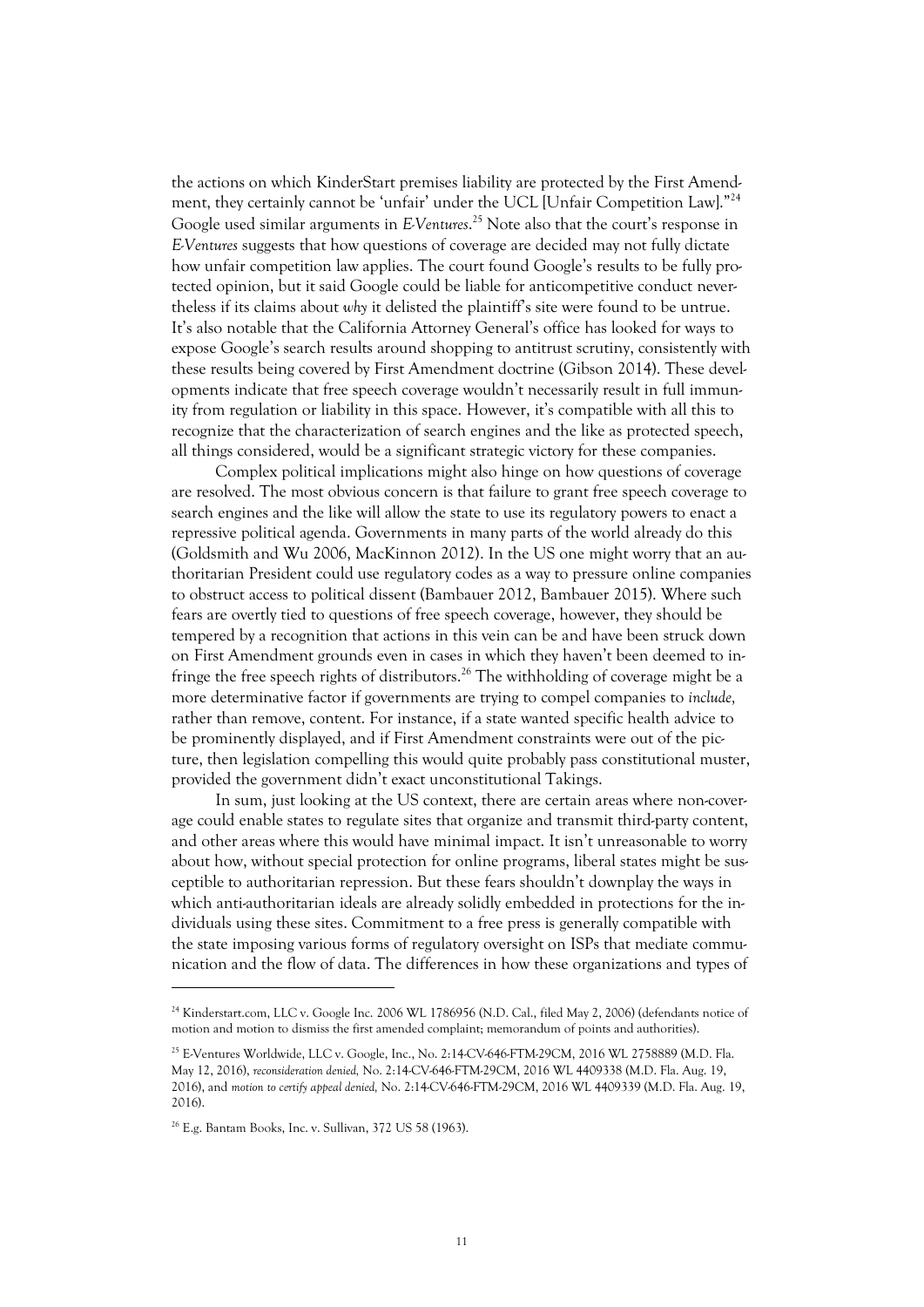content are liable to regulation owes to differences in the kinds of work they do, and the social functions they fulfill. So while it's prudent to worry about government overreach, it's also reasonable, given the increasing social dominance of the tech sector, to worry about tech companies using their market power to advance their own interests at the expense of the public interest.

## **5. Normative Theories of Free Speech**

Against this mostly descriptive backdrop we're now in a position to ask whether search engine outputs should receive free speech coverage in view of the normative purposes of free speech principles. This of course requires us to specify what our reasons are for protecting a privileged subset of communicative activities in the first place. In what follows we'll work through the question of coverage for online programs that rank and organize content, using two prominent normative theories of free speech as reference points, namely, the democratic participation theory and Seana Shiffrin's thinker-based theory.

Democratic ideals are invoked by a number of influential First Amendment scholars to explain and defend US free speech doctrine (e.g. Meiklejohn 1948, Post 1990). Building on this tradition, the democratic participation theory of free speech says that speech must be protected in order to ensure "the opportunity for individuals to participate in the speech by which we govern ourselves" (Weinstein 2011: 491). How do we decide what counts as "speech" using democratic participation as our normative reference-point? We cannot construe the ideal too broadly, such that all parts of social life are seen as a part of the project of self-government, since in encompassing everything the ideal would prioritize nothing. Instead, the ideal of democratic participation requires us to divide society into two domains: public life, where we act as citizens cooperating in collective self-governance, and private life, where we act independently in the service of our own projects. For free speech principles grounded in democratic participation, "speech" denotes whatever forms of communication are integral to collective self-governance. Of course there will be complications at the margins, but the implications of the democratic participation theory are discernible all the same. Free speech principles aren't meant to immunize all communication against legitimate regulatory aims. They're meant to support the project of collective self-government, by safeguarding the communicative conduct essential to that project's realization.

With those clarifications in place, the pertinent question for our purposes is whether the outputs of online programs that organize, synthesize, and transmit thirdparty communication to users, are integral to democratic self-governance? We gain a useful perspective on this by seeing how proponents of this theory of free speech assess questions of coverage in other areas. One prominent advocate of a democratic participation theory of the First Amendment spells out the theory's implications for questions of coverage as follows.

When allegedly defamatory speech concerns a public official, stringent First Amendment protection applies… But if the speech addresses a purely private concern, then no First Amendment limitations restrain the normal operation of defamation law… A lawyer has a First Amendment right to solicit clients when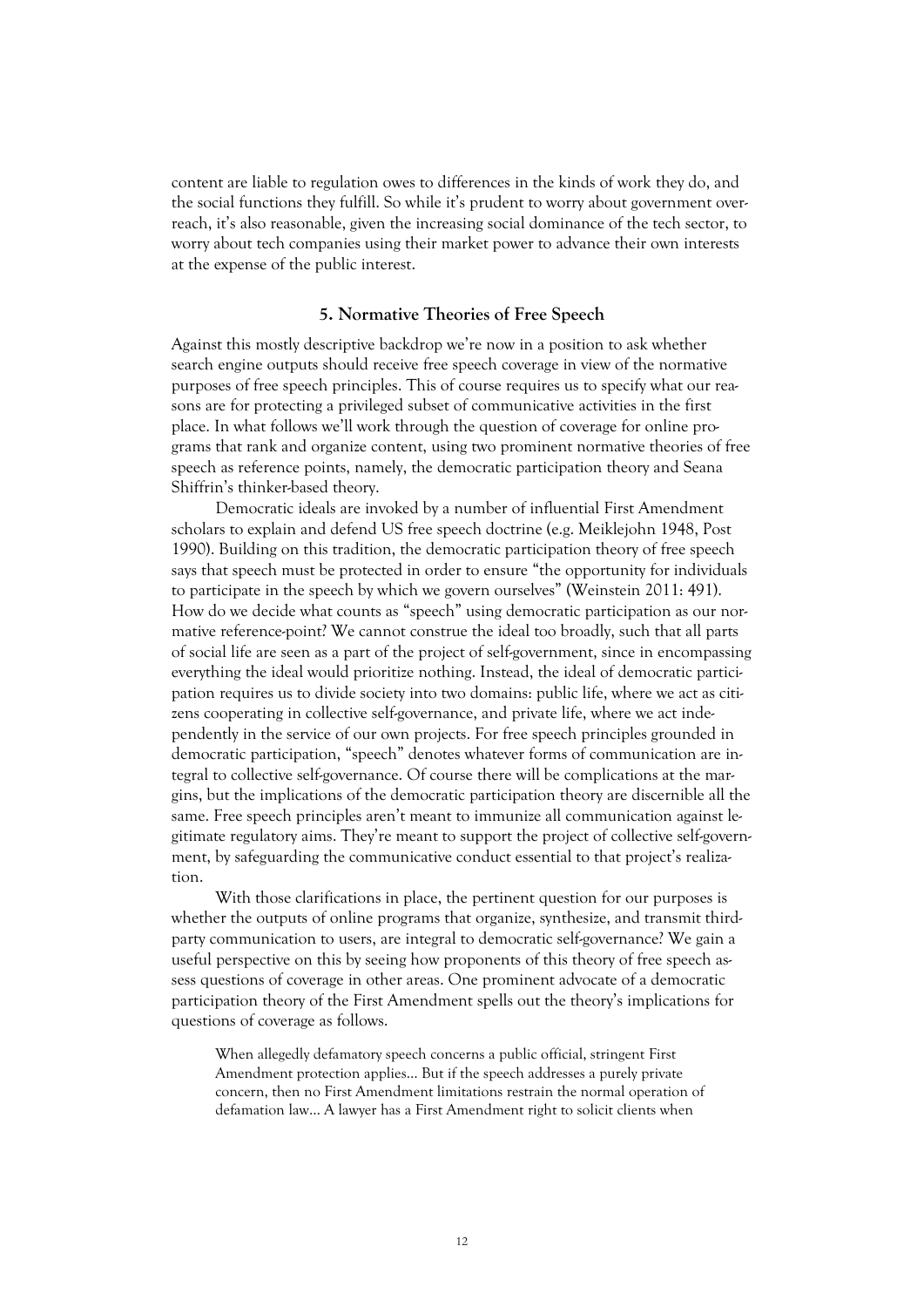"seeking to further political and ideological goals" through litigation, but not for ordinary economic reasons (Weinstein 2011: 494).

For each of these pairs we see that communication primarily related to matters of public interest *is* covered by free speech, but communication primarily related to economic and personal matters *isn't*. And notice that there's no requirement – in the theory, or in the doctrine it explains – that all instances of a communication-type get the same coverage.

Now consider search engines. From one perspective they're commercial entities plain and simple. They organize content in a way that's enmeshed with the commercial practices of companies, they mediate people's access to sites of online commerce, and in these services they constitute a commercial enterprise of their own, built around advertising sales and data acquisition. But of course they aren't *wholly* commercial. Search engines also fulfill important communicative functions related to matters of political concern, e.g. by mediating access to information and opinions created by third-party speakers. As explained in §4, questions of coverage could have implications for tech industry practices on both commercial and political fronts. On top of all this we should also note that search engines facilitate much in the way of purely private communication, e.g. by making things like personal blogs accessible to readers. In view of this diversity, the most reasonable way to set the scope free speech coverage, under the democratic participation theory, would be to mirror this diversity by saying that search engines *are* covered by free speech principles in their functions related to matters of political concern, but *not* where they're primarily carrying out commercial functions or facilitating private communication. In relation to cases like *E-Ventures*, or in relation to skirmishes between companies like Google and Yelp, the main upshot of withholding universal free speech coverage from search engines would be that anticompetitive practices within this domain lose any *de facto* immunities against unfair competition laws. Assuming a reasonable interpretation of the democratic participation theory of free speech, it would be a mistake be oppose that conclusion on free speech grounds. And this is a mistake that existing First Amendment doctrine makes it relatively easy to avoid, simply by drawing distinctions like those that Weinstein mentions, which allow us to square the protection of *political* defamation with the restriction of *private* defamation.<sup>27</sup>

We'll keep our discussion of a second normative theory of free speech brief, as our points structurally resemble our remarks about the participatory democracy theory. The 'thinker-based' theory of free speech, recently developed by Shiffrin, identifies "the individual agent's interest in the protection of the free development and operation of her mind" as its normative keystone (Shiffrin 2011: 287, 2014).<sup>28</sup> Whereas

<sup>&</sup>lt;sup>27</sup> In contemporary US constitutional law an appeal to expansive interpretations of free speech to strike down commercial and economic regulation isn't unusual. It's a development – sometimes called 'the Lochnerization of the First Amendment' – that's occurred on many fronts (Wu 2013, Kendrick 2015, Shanor 2016).

 $28$  The antecedents of her theory in the free speech literature are diverse. Her emphasis on the individual's selfrealization as an end in itself is reminiscent of certain themes from Mill (1859). Her theory characterizes the individual thinker as one who bears responsibility for her mental life, which is an idea stressed in influential work by Thomas Scanlon (1972) and David Strauss (1991). And the articulation of the interests of "the thinker" relating to expressive liberties is a part of Joshua Cohen's (1993) work on free speech, although it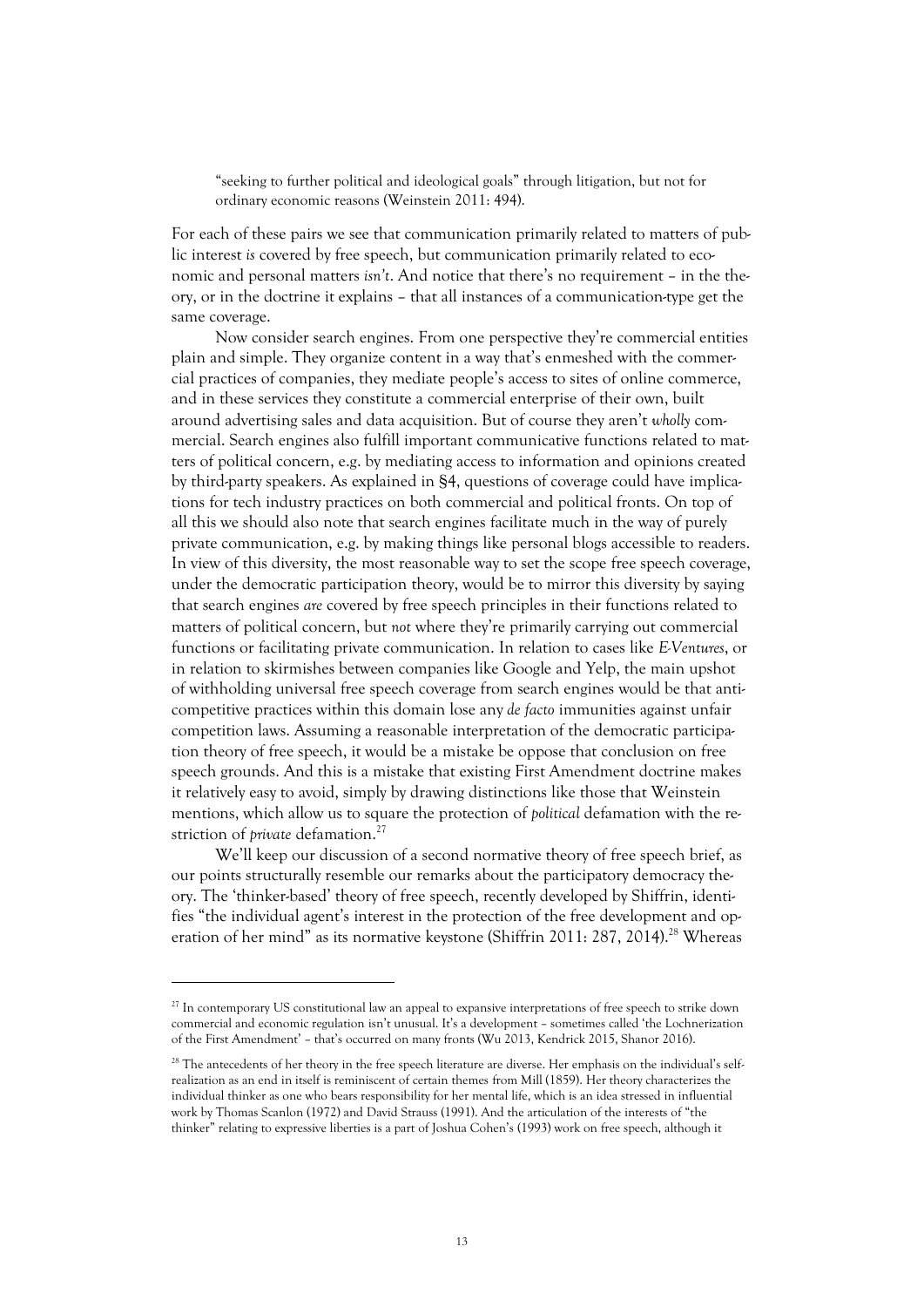other theories situate the value of the thinker in relation to extrinsic ideals or desiderata, Shiffrin's theory identifies a direct and non-contingent link between the value of mental autonomy and the justification for the protected status of communicative conduct. Again, however, not all communication is privileged under such a theory. If we prioritize the "fundamental function of allowing an agent to transmit… the contents of her mind to others and to externalize her mental content" (Shiffrin 2011: 295), then we'll need to have special protections for people expressing their thoughts on any matter under the sun. This is part of what makes Shiffrin's theory distinctive: the expression of thoughts about politics and government doesn't occupy an exalted position relative to the expression of thoughts about everyday life. But crucially, what is specially protected on this theory isn't communication as such, but the communication of *the thought of individuals*. And this will tend to assign a less privileged status to much commercial communication. So when we revisit our key question – whether programs that synthesize and transmit third-party communication to users are implicated in 'the fundamental function of allowing an agent to transmit the contents of her mind to others' (Ibid: 295) – the diagnosis is mixed, as in the previous case. One interesting consequence of the thinker-based theory is that, unlike the democratic participation theory, it suggests that facilitation of everyday online chatter by search engines and social networks may be as much a part of the case for protecting (some of) their operations as their role in facilitating political discourse. But as with the democratic participation theory, much of what these programs do – and in particular, their functions that are primarily commercial in nature – will likely fall outside the scope of free speech coverage by the lights of this normative theory.

## **6. Conclusion: Similarity, Coverage, and Expansion**

Nelson Goodman (1972) regarded 'similarity' as a near-useless concept. For any pair of things we can find *some* resemblance or shared feature, in view of which we can say that the things are in *some* sense alike. In most everyday settings Goodman's skepticism sounds over-the-top. If you pick up an apple that's the same color and complexion as the rotten one you bit into earlier, you do well to throw it away. Judgments based on observed similarity are, likewise, part of the law's everyday business. If a publisher launches a periodical printed in purple ink, the judge needn't re-excavate the normative grounds of press freedom and compelled speech doctrine before deciding that a purple-ink paper merits the same protection as normal black-ink papers. The differences reside in peripheral and accidental properties, not central and essential ones. But as judgments of this sort progress along a spectrum in the comparisons they're dealing with – from simple to complex entities, from low-stakes to high-stakes decisions – the force of Goodman's skepticism becomes evident, and we lose confidence in saying which of a thing's properties are the ones that matter.

Or we should, at any rate. In debates over search engines and free speech coverage, neither the gravity of the policy stakes, nor the complexity of the things being compared, has dampened the willingness of courts and scholars to use tenuous analogies in charting the way forward. Everyone can agree that search engines and the like

merely one element among others. Bambauer (2014) also endorses a version of this theory, arguing for a thinker-centered First Amendment and corollary right to learn new things.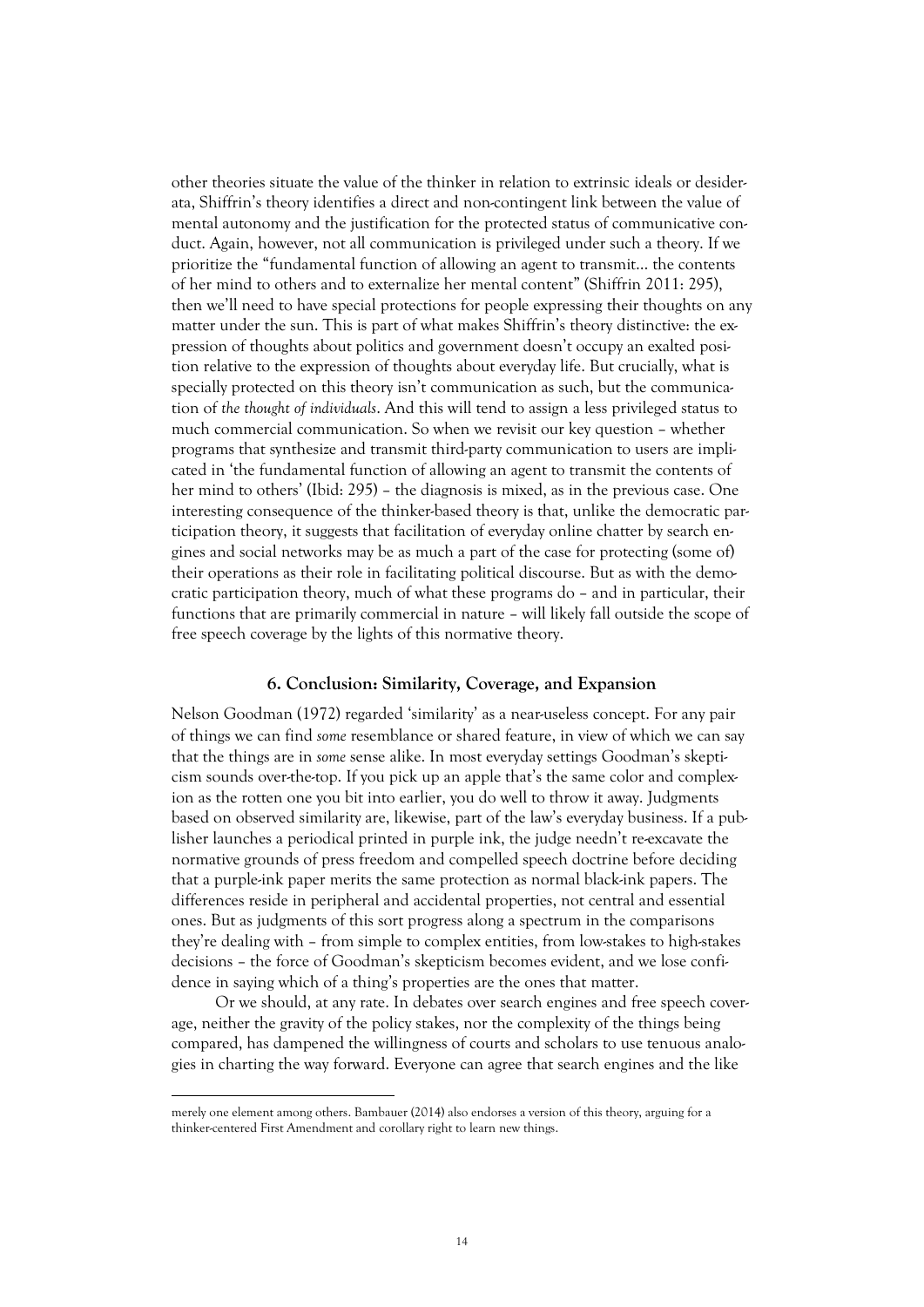should be covered by principles of a free press, *if* and *to the extent that* they occupy a similar cultural position to the press (Tutt 2012). The point is that casual analogical methods – observing that both types of things "convey a wide range of information" or "rank and organize content" – don't tell us whether these things are similarly culturally-positioned in the ways that matter, given the ideals underlying the principles whose scope of application we're trying to decide. The only way to answer that question is to articulate what the consequences are likely to be if we do or don't extend free speech coverage (§4), to review our most appealing or credible accounts of the underlying aims or purposes which are in play (§5), and then to extend coverage where the likely consequences of doing so support the relevant aims. In applying this method we find that, contrary to the currently-prevailing view, only a subset of search engine results and similar communication should receive free speech coverage.

The problems with analogical methods for addressing questions around free speech coverage aren't peculiar to the specific debate that we've examined. In recent American free speech jurisprudence there has been steady outward pressure on the scope of free speech coverage. This is partly because novel arguments that drive in this direction have a recent track-record as a winning strategy (Schauer 2015). <sup>29</sup> It may also reflect some sort of predilection in the underlying architecture of categorical legal rules, which in borderline cases tilts the scales in favor of encompassing a case under the rule rather than excluding it (Kendrick 2015). Regardless of what's driving the expansion of free speech coverage, it runs the risk of changing free speech from a precision instrument that warrants the support of liberals of all stripes, into a blunt deregulatory cudgel that only appeals to strident anti-government types. Simple analogical approaches to questions of free speech coverage, which pay no attention to free speech's normative foundations, assist in that transformation. An approach to free speech coverage that's focused on normative theories of free speech won't deliver tidy verdicts about where and how free speech principles should apply. But all the same, it's one way to keep free speech coverage from expanding past the point of credibility.

### **References**

- Alexander, L. and Sherwin, E. 2008. *Demystifying Legal Reasoning*. Cambridge: Cambridge University Press.
- Alexander, L. 1996. Bad beginnings, *University of Pennsylvania Law Review* 145: 57-87.
- Balkin, J. 2016. Information Fiduciaries and the First Amendment, *University of California Davis Law Review* 49 (4): 1183-234.
- Ballanco, M. 2013. Comment: Searching for the First Amendment: An Inquisitive Free Speech Approach to Search Engine Rankings, *George Mason University Civil Rights Law Journal* 24 (1): 89- 111.

Bambauer, J. 2014. Is Data Speech?, *Stanford Law Review* 66 (1): 57-120.

 $\overline{a}$ 

\_\_\_\_\_\_\_\_ Response: The Relationship between Speech and Conduct, *University of California Davis Law Review* 49( 4): 1941-53.

<sup>29</sup> Although as our discussion of *Pruneyard* in §3.2 shows, attempts to aggressively broaden the boundaries of what qualifies as "speech" needn't always succeed.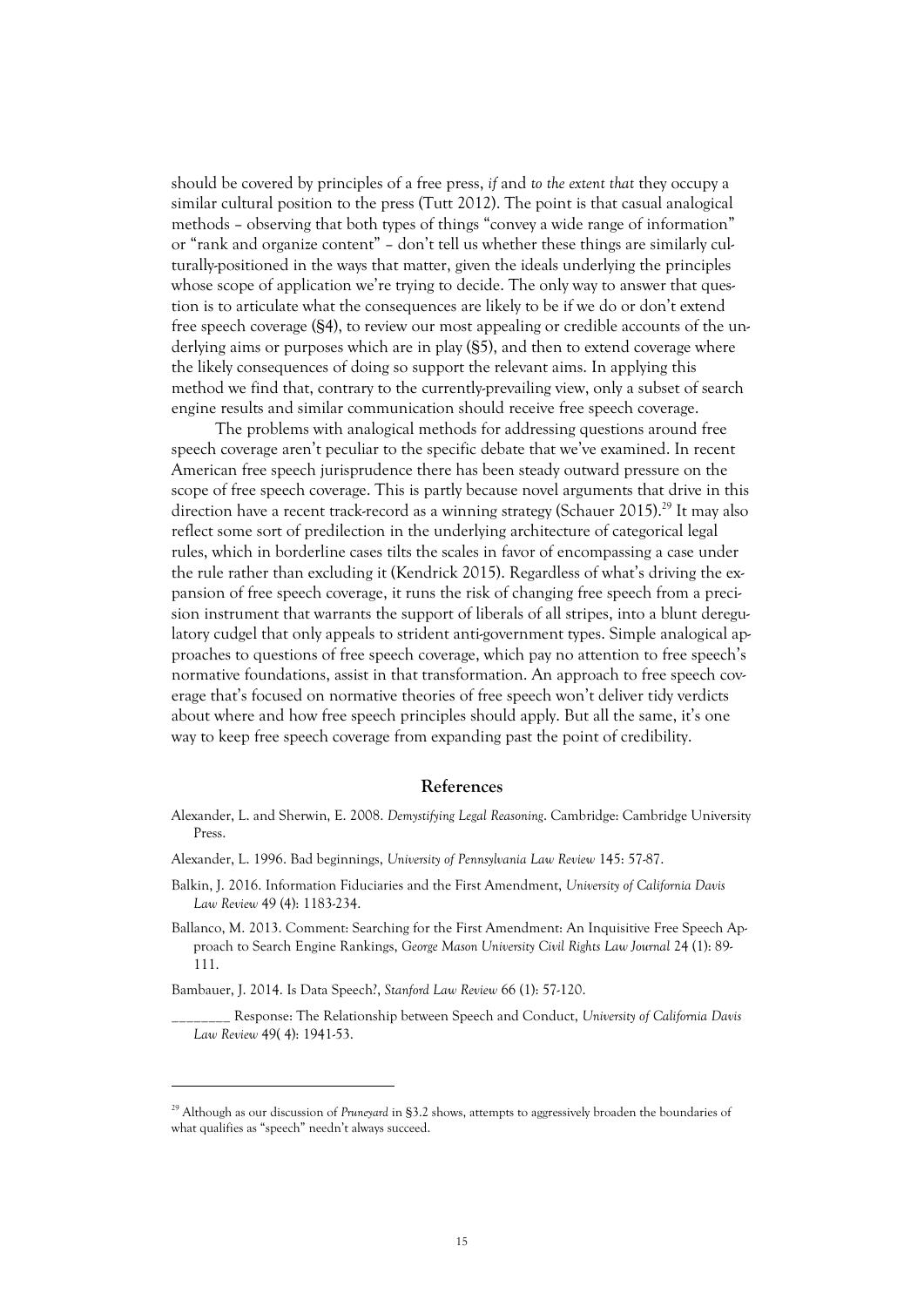Bambauer, D. 2012. Orwell's Armchair, *The University of Chicago Law Review* 79 (3): 863-944.

\_\_\_\_\_\_\_\_ 2015. Against Jawboning, *Minnesota Law Review* 100 (1): 51-126.

Benjamin, S. 2013. Algorithms and speech, *University of Pennsylvania Law Review* 161 (6): 1445-94.

2011. Transmitting, editing, and communicating: determining what 'the freedom of speech' encompasses, *Duke Law Journal* 60(8): 1673-1713.

- Bergen, M. 2015. Google says local search results that buried rivals Yelp, TripAdvisor is just a bug, *Re/Code*, November 24, 2015.
- Bracha, O. and Pasquale, F. 2008. Federal Search Commission? Access, fairness and accountability in the law of search, *Cornell Law Review* 93 (6): 1149-1209.
- Braddon-Mitchell, D. and West, C. 2004. What is Free Speech?, *Journal of Political Philosophy* 12 (4): 437-60.
- Brodkin, J. 2015. How Net Neutrality Violates the First Amendment (According to one ISP): Broadband Providers Exercise 'Editorial Discretion' over Internet, ISP Says, *Ars Technica*, October 6, 2015.
- Cohen, J. 1993. Freedom of Expression, *Philosophy & Public Affairs* 22 (3): 207-63.
- Cushing, T. 2017. Court says Google has a First Amendment right to delist competitors, *TechDirt*, February 17, 2017.
- DeMers, J. 2016. The SEO industry is worth \$65 billion; will it ever stop growing?, *Search Engine Land*, May 9, 2016.
- European Commission Memo. 2015. Antitrust: Commission sends statement of objections to Google on Comparison Shopping Service, Case No. 39740, April 15, 2015.
- Gibson, P. 2014. Does the First Amendment Immunize Google's Search Engine Search Results from Government Antitrust Scrutiny?, *Competition: Journal of Antitrust & Unfair Competition Law, State Bar of California*, 23 (1): 125-41.
- Goldman, E. 2016. Google must answer lawsuit for manually removing websites from its search results, *Forbes*, May 17, 2016.
- Goldsmith, J. and Wu, T. 2006. *Who Controls the Internet? Illusions of a Borderless World*. Oxford: Oxford University Press.
- Goodman, N. 1972. Seven Strictures on Similarity, in *Problems and Projects*. New York: Bobbs-Merrill Company: 22-32.
- GOP. 2016. #MakeThisTrend: Facebook Must Answer for Conservative Censorship, *GOP website*, May 9, 2016.
- Grimmelmann, J. 2014. Speech Engines, *Minnesota Law Review* 98 (3): 868-952.
- Hung, E. 2016. Facebook to Change Trending Topics after Investigation into Bias Claims", *The Guardian*, May 23, 2016.
- Kanter, J. and Scott, M. 2015, European challenges Google, seeing violations of its antitrust laws, *New York Times*, April 15, 2015.
- Kendrick, L. 2015. First Amendment Expansionism, *William & Mary Law Review* 56 (4): 1199-1219.
- Lamond, G. 2014. Analogical Reasoning in the Common Law, *Oxford Journal of Legal Studies* 34 (3): 567-588.
- MacKinnon, R. 2012. *Consent of the Networked: The Worldwide Struggle for Internet Freedom*. New York: Basic Books.